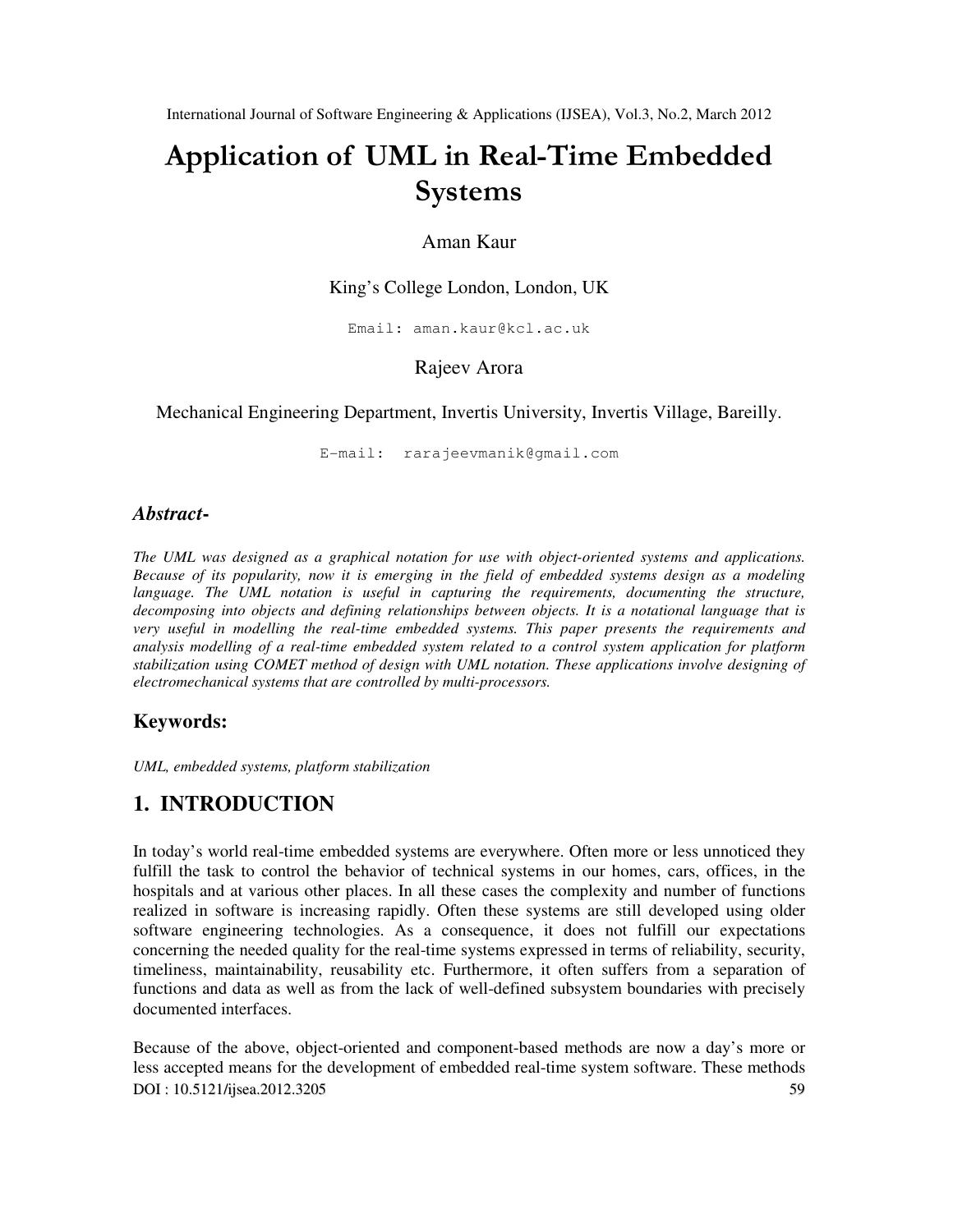promise to facilitate the development, deployment, and reuse of software components with welldefined interfaces. This line of development started at the end of the last millennium with the announcement of the first generation of CASE tools that were able to generate code for embedded system targets from high-level models e.g. defined in the Unified Modeling Language (UML). UML is very useful in modelling the real-time embedded systems. There are thirteen diagram types to describe various structural, behavioural and physical aspects of a system. The UML gives only a set of notations and not a method. Certain notations in the UML have particular importance for modelling embedded systems, like control system applications [1].

The platform stabilization is one of the typical control applications. These systems are multidisciplinary in nature which revolves around optical, electro-optical, mechanical and electronic components. The basic functionality of these systems is to provide the user with a stable vision output of the optical or electro-optical sensor in spite of the angular disturbances experienced by the vehicle on which these sensors are mounted. To achieve this functionality, embedded systems are developed which get the inputs from various sensors mounted on the platform, perform control algorithms on these inputs and drive the motors from the corresponding outputs to stabilize the platform against the vehicular disturbances. These embedded systems involve the design of hardware as well as software components.

# **2. RELATED WORK**

The traditional development process for embedded systems is usually cyclic. The engineer often prototypes an algorithm, tests it on a specific hardware architecture, and then refines the software to make most efficient use of the underlying hardware. If software is to be embedded, this type of development can be very expensive and time consuming as performance analysis is done after system components have been functionally tested and integrated.

These complexities of the embedded systems are increasing with the demand of more functionality to be introduced in the systems with limited resources and short time-to-market concepts at lower costs. These issues in turn can be handled by using the reusable components in the systems which can increase the productivity and as well as the reliability. Already the modeldriven and component based approaches are being used in the development of real-time embedded systems as compared to the traditional sequential approaches.

A system is represented in UML using multiple models through the 13diagrams types. Each model describes the system from a distinctly different perspective. According to [2], at the top level the following three kinds of views of a system are defined:

**Structural Classification:** In this view, the various objects or components and their relationships with each other are considered. It represents the static view of the system through class diagrams, use case view through use case diagrams, the implementation view through component and deployment diagrams.

**Dynamic Behaviour:** It describes mainly the application's dynamic behaviour i.e. the behaviour over time. This view includes the state machine view through state machine diagrams, the activity view through activity diagrams and the interaction view through sequence or collaboration diagrams.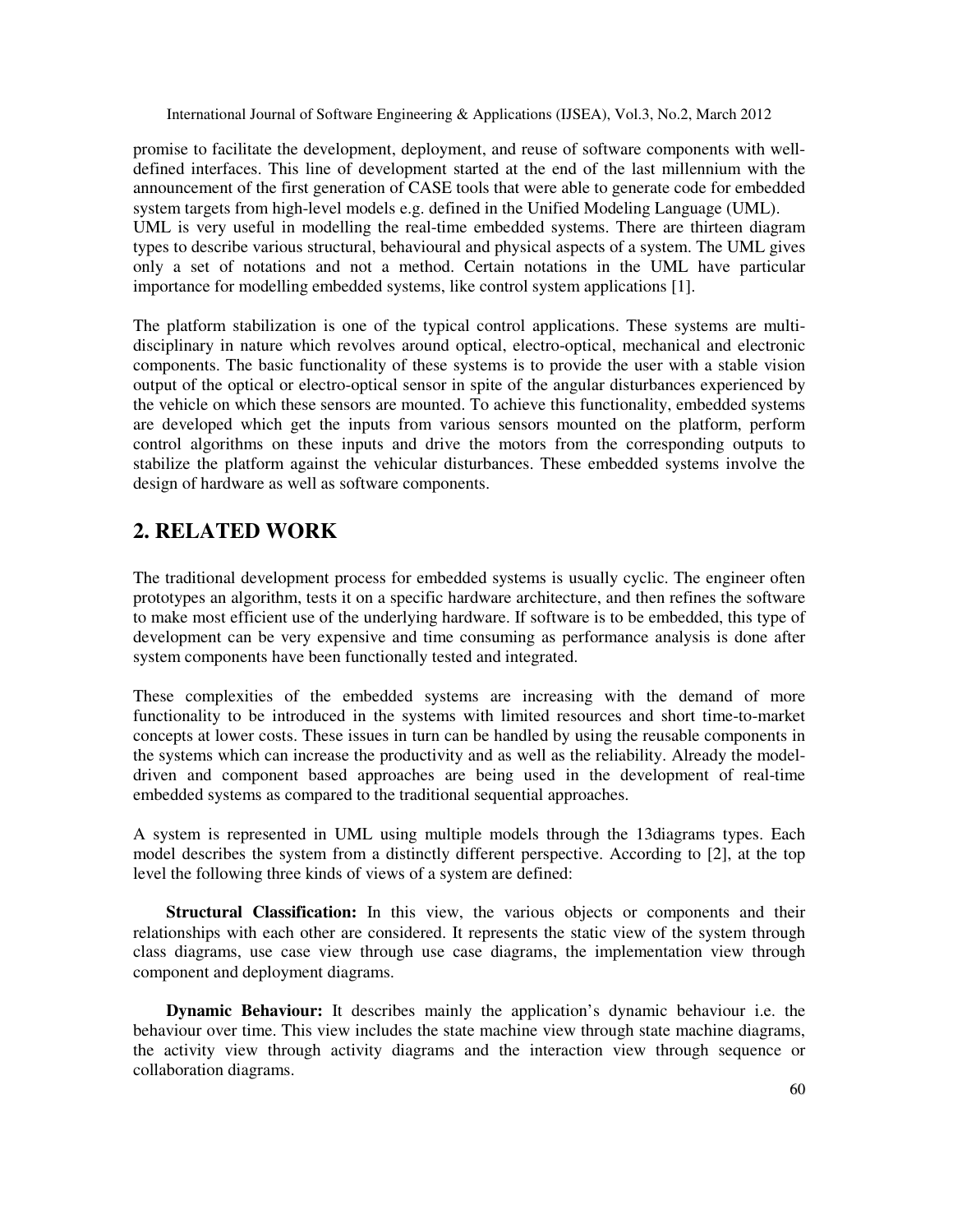**Model Management:** This view describes the organization of the system models into hierarchical units. It uses the class diagrams to represent the organization. The model management view uses the package construct to cross the other views and organises the application's models during development and configuration control.

Two types of views of the system i.e. static and behavioural one have also been described [3]. The static view of the system represents the entities in a system and the relationships among them. The class diagrams, object diagrams, deployment diagrams and component diagrams are used to construct the static model of a system. Behavioural views show how a system behaves over time by showing the order of happening of things, the conditions under which these happen and the interactions between them. The statecharts, use cases, sequence diagrams, collaboration diagrams and activity diagrams are used to construct the behavioural model of the system.

Because of the increasing complexity of the systems, there are two main risks dominating in the real-time systems design. The first one is the risk of functionality that is caused by incompletion or misunderstanding the requirements from the user. The second one is the risk of performance. It may arise from insufficient performance evaluation in the early stages of the design itself. As a consequence, it does not fulfill our expectations concerning the needed functionality and performance. These both things if uncovered or realized after the development of the system may cause heavy costs to come back to the design of the system with required specifications.

To overcome these problems, object-oriented and component-based methods are now a day's more or less accepted means for the development of embedded real-time system software. They facilitate the development, deployment, and reuse of software components with well-defined interfaces [4]. Thus, By adopting the UML notation, development teams can communicate among themselves and with others using a defined standard [1], [5], [6]. There are already some related work reported in [7], [8], [9], [10] on application of UML to embedded systems design.

In this paper, we present the application of UML notation using COMET method into developing the platform stabilization control system. In particular, we focused on requirements and analysis modelling of the system. COMET [5] is a method for designing real-time and distributed applications that integrates object-oriented and concurrent processing concepts and uses the UML notation [11],[12].

# **3. CONTROL SYSTEM APPLICATION**

#### *A. Introduction*

The platform stabilization is basically to reduce the jitter in the sighting systems introduced by the vehicular motions. This is achieved by providing isolation between the sighting system and the mounting platform. The platform stabilization techniques started with mechanical stabilizers. These were the solutions without use of electronic systems. Now a days, electro-optical sighting systems are used as payloads and electronic means are used to control the mounting platforms to stabilize the same against vehicular disturbances. The systems contains various electro-optical sensors for vision, gimbal mechanical assemblies, servo sensors for getting information about the position of gimbals and rate of disturbances experienced by the mechanical assemblies on which the EO sensors are mounted and embedded electronics to implement the signal conditioning of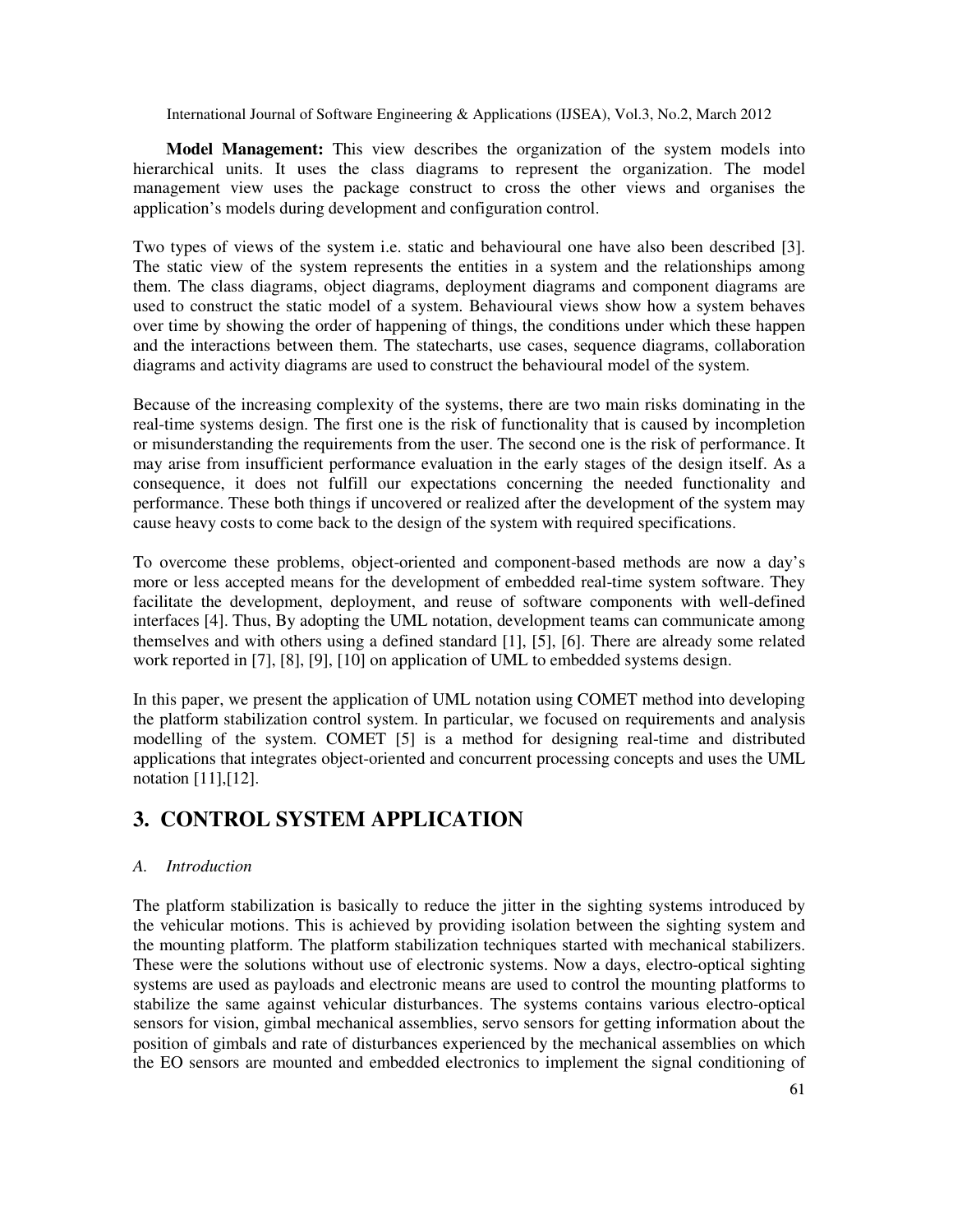signals, control algorithms, processing of controller outputs to drive the actuators & providing various sub-system interfaces. These systems needs to be considered and developed using a welldefined control software architecture. In addition to this, it also needs to develop and integrate the platform stabilization system components in a systematic and comprehensive way as it involves the interaction of the system with humans, the software and hardware components having manyto-many relationships, the dependence of performance of the system on the architecture and reuse of the components etc.

These systems interact with humans for getting the commands from them to operate the system in various modes, displaying the gathered imagery data from the optical or electro-optical sensors, informing the users about the health status of the system etc. Thus, well-defined control architecture is required for coherently and systematically combining these services into an integrated system. The block-level representation of the electronics architecture of the system is shown in Figure 1.



Figure 1: Block diagram representation of the system.

#### *B. Functioning of the System*

The system can operate in various modes. The different servo sensors are used as input to the control algorithm for different modes. The control algorithms are also different for different modes. The mode selection is done by the user through keyboard. The keyboard reading is read through serial channel and saved in the memory. On power-on, the system checks the important system parameters, if everything okay, it displays ready status on the display. If some error is there, it will be displayed on the display unit. In case of serious errors, the system does not switch over to the operational mode selected by the user that means the actuators driving the electromechanical system will be off.

On selecting the mode, the user needs to feed the required parameters related to the specific mode. For example, if operating in position mode, it needs to feed the position data in x and y direction so that the EO sensor can be positioned accordingly.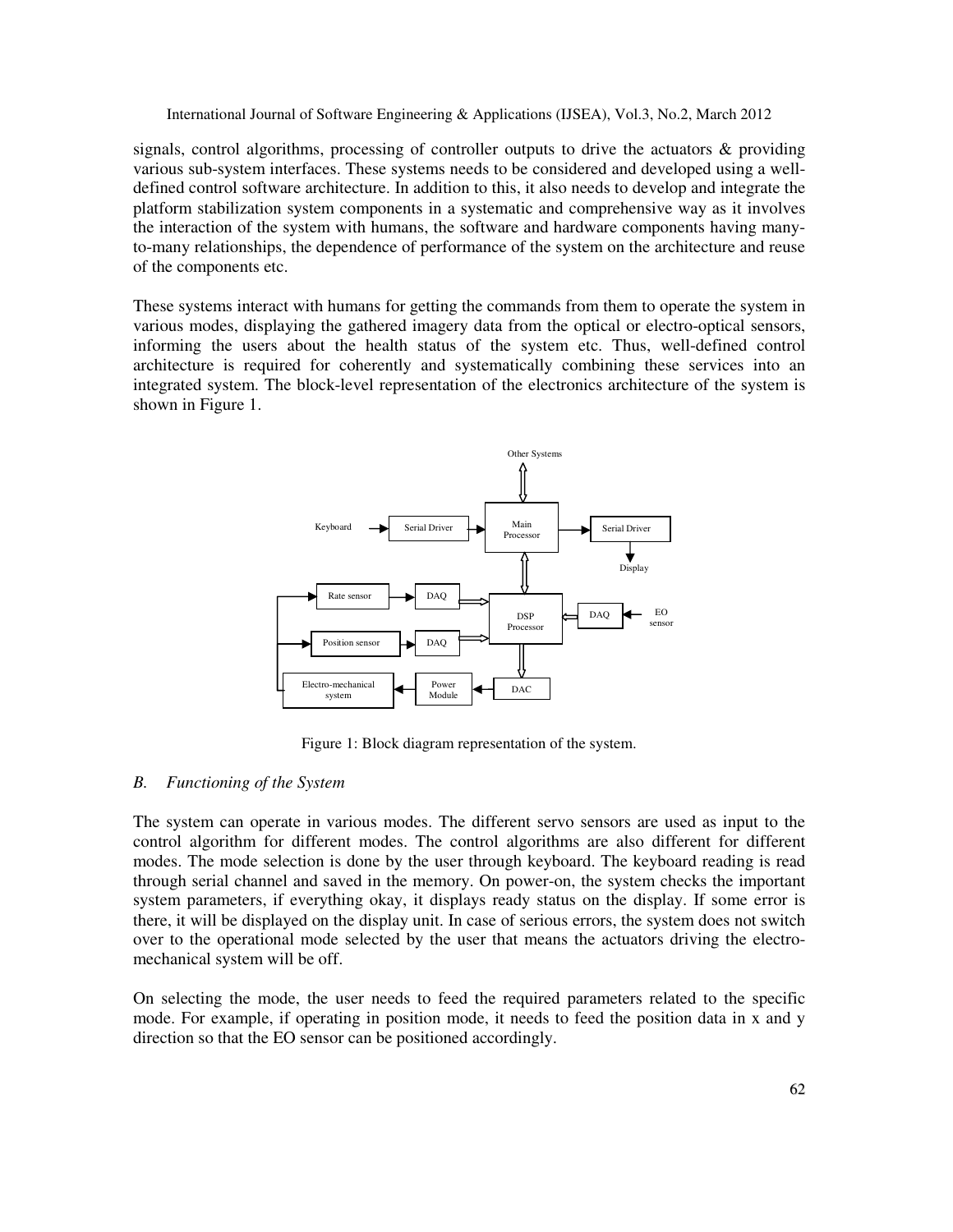During the normal operation, the user can request the system to display the health monitoring data to get information about various system parameters. It can be done by giving the command from the keyboard. The system will acquire all the parameters and pass to the display unit to display it to the user.

In addition to this, the system is also interfaced with other units. This requires continuous exchange between the systems. This does not need a command from the user. Rather, the system itself checks if another unit is available and carry out the transfer of the data among the same.

# **4. UML MODELLING OF THE SYSTEM**

As mentioned earlier, the COMET method has been used to model the system. The requirements modelling and analysis modelling of the above system has been carried out using VP-UML and has been represented in the following paragraphs.

#### *A. Requirements Modelling*

The first phase in development of an embedded system either hardware or software is functional requirements capturing. This basically defines what the system is supposed to do. In case of UML, the requirements are captured using use-case diagrams from external actors' point of view. A use-case tells what the system does for each actor. In the present system (Stabilization System), the actor can be a human user as well as the external I/O devices. The use-case diagram for stabilization system is shown in Figure 2. The use-cases shown in the frame stab\_control\_system are the functions identified that the system is supposed to do.



Figure 2: Use Case diagram for stabilization system.

The use-cases are generally accompanied by their description in terms of brief description, preconditions for that use-case to happen, post-conditions showing the result of the use-case and flow of events within the use-case. These are given in the following tables from Table I-III.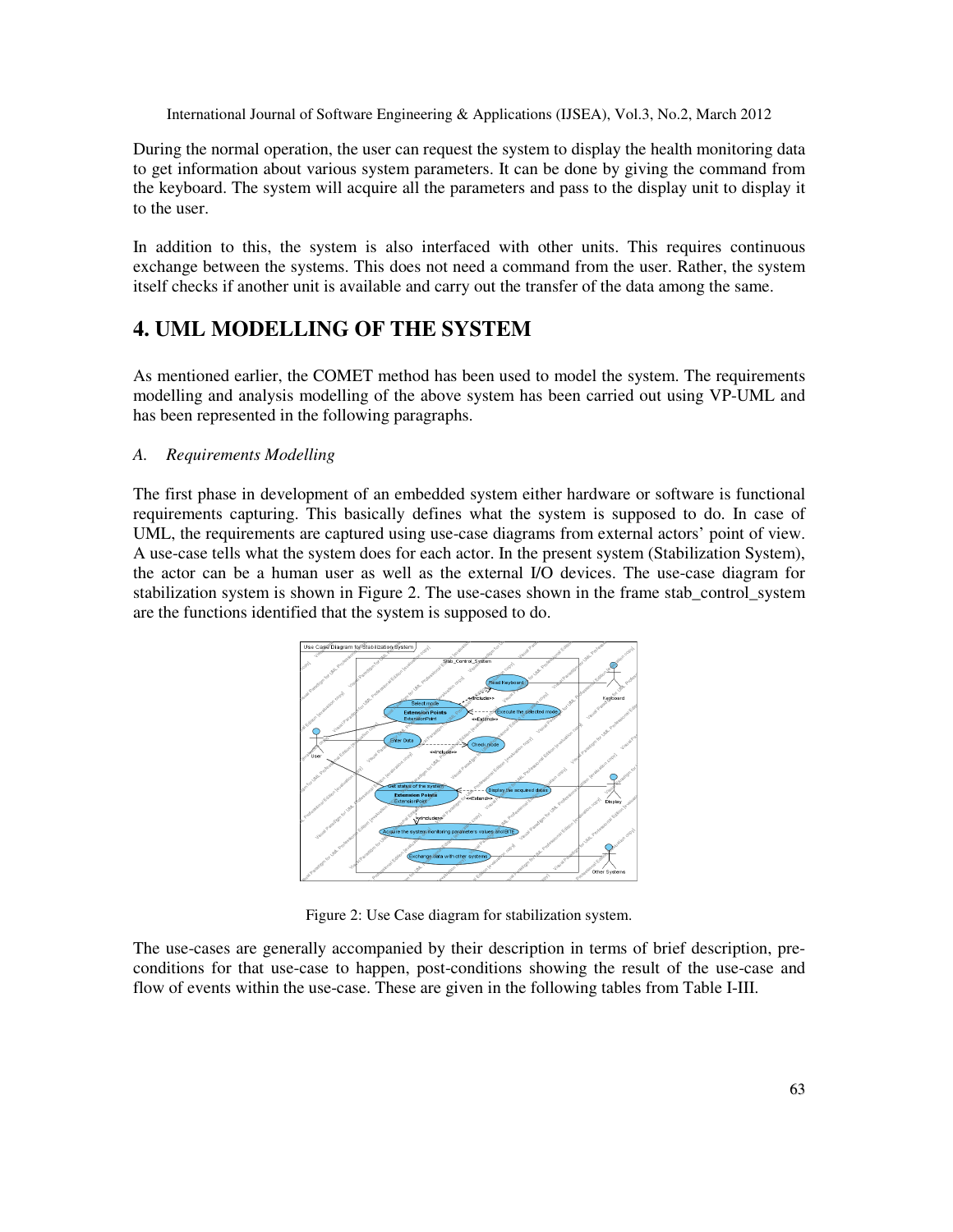| <b>Brief Description</b> | This use case is used to select the mode of the system in which it will be<br>operating. It can select either of the calibration, position or stab mode.    |                                                                              |
|--------------------------|-------------------------------------------------------------------------------------------------------------------------------------------------------------|------------------------------------------------------------------------------|
| <b>Preconditions</b>     | The system should be switched on. It will pass all the health monitoring<br>parameters and ready to switch to any mode.                                     |                                                                              |
| <b>Post-conditions</b>   | The motors will be switched on to operate in the selected mode. The<br>selected mode and the related parameters will be displayed on the<br>display device. |                                                                              |
| <b>Flow of Events</b>    | <b>Actor Input</b>                                                                                                                                          | <b>System Response</b>                                                       |
|                          | Switch on the system.                                                                                                                                       |                                                                              |
|                          | 2                                                                                                                                                           | All the devices in the system will<br>be powered up except the motors.       |
|                          | Select health monitoring data<br>3<br>display.                                                                                                              |                                                                              |
|                          | $\overline{4}$                                                                                                                                              | The system will check all the<br>devices and display the status.             |
|                          | If everything ok, select mode<br>5<br>from the keyboard.                                                                                                    |                                                                              |
|                          | 6                                                                                                                                                           | The system will switch over to<br>the selected mode and drive the<br>motors. |
|                          |                                                                                                                                                             |                                                                              |

TABLE I USE CASE (SELECT MODE) DESCRIPTION

#### TABLE II

 $\overline{\phantom{a}}$ 

| <b>TABLE II</b>                                 |                                                                                                                                                                                                  |                                                                                      |  |
|-------------------------------------------------|--------------------------------------------------------------------------------------------------------------------------------------------------------------------------------------------------|--------------------------------------------------------------------------------------|--|
| USE CASE (GET STATUS OF THE SYSTEM) DESCRIPTION |                                                                                                                                                                                                  |                                                                                      |  |
| <b>Brief Description</b>                        | This use-case is required to acquire the current status of main<br>parameters and the main devices. This is to check the health status of<br>the system and updated values of system parameters. |                                                                                      |  |
| <b>Preconditions</b>                            | System should be power-on.                                                                                                                                                                       |                                                                                      |  |
| <b>Post-conditions</b>                          | The updated parameters are acquired and displayed on the display<br>unit. In case of any parameters out of range, the indication is given<br>on the display.                                     |                                                                                      |  |
|                                                 | <b>Actor Input</b>                                                                                                                                                                               | <b>System Response</b>                                                               |  |
| <b>Flow of Events</b>                           | Give the command from the<br>1 keyboard to update the values<br>of all selected parameters.                                                                                                      |                                                                                      |  |
|                                                 | 2                                                                                                                                                                                                | The system collects the updated<br>values of the selected<br>parameters and display. |  |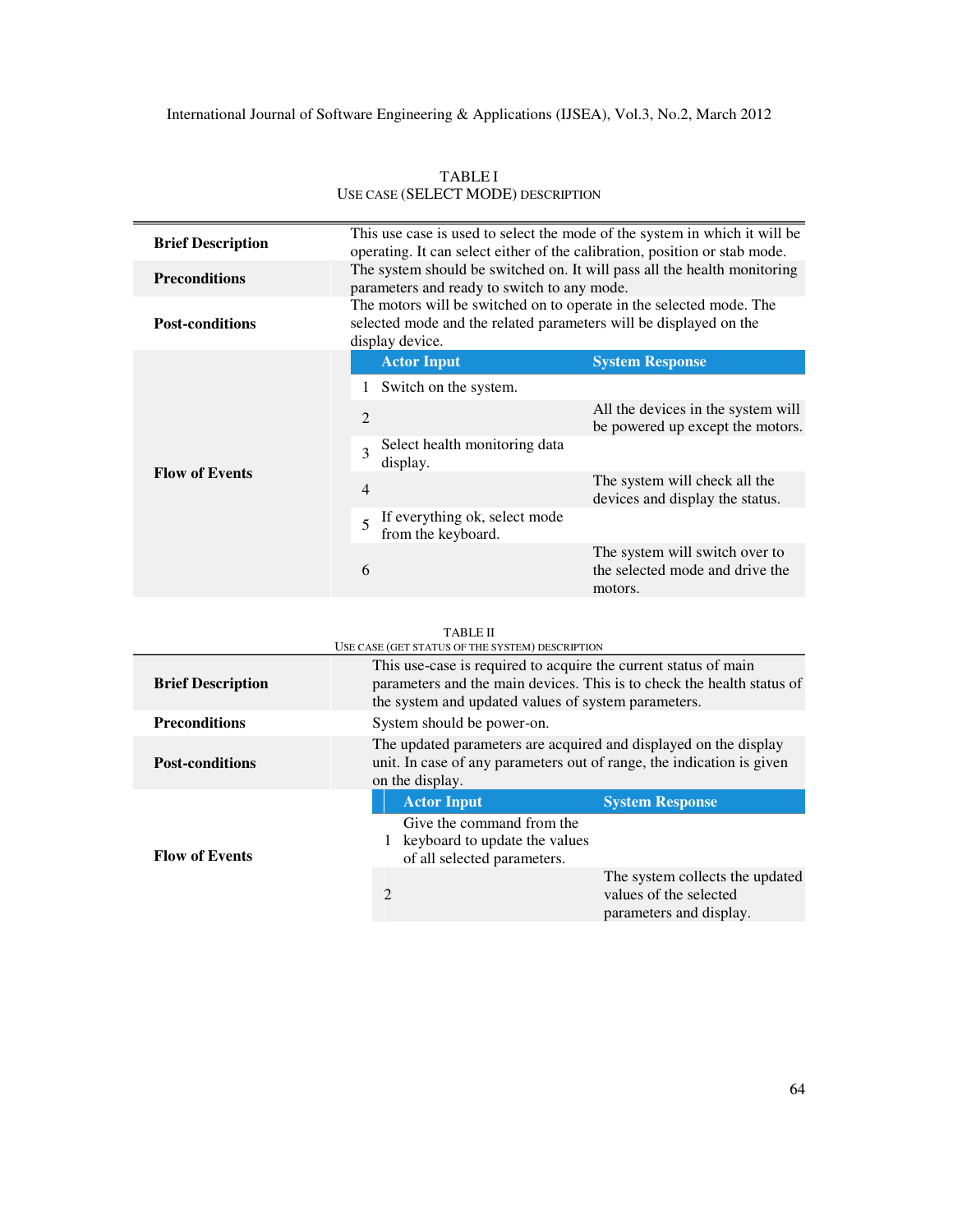| <b>Brief Description</b> | This use-case transfers data between the stab-system and other system<br>units.                                                        |                                              |  |
|--------------------------|----------------------------------------------------------------------------------------------------------------------------------------|----------------------------------------------|--|
| <b>Preconditions</b>     | System should be power-on. It should be either in position or stab mode.<br>All the mode related parameters should be ok.              |                                              |  |
| <b>Post-conditions</b>   | Depending on the mode, the system will transmit/receive the data. This<br>data is used in the system for the particular mode selected. |                                              |  |
| <b>Flow of Events</b>    | <b>Actor Input</b>                                                                                                                     | <b>System Response</b>                       |  |
|                          | Select the mode                                                                                                                        |                                              |  |
|                          | 2                                                                                                                                      | Execute the mode                             |  |
|                          | 3                                                                                                                                      | Check the connectivity with other<br>systems |  |
|                          | $\overline{4}$                                                                                                                         | If everything ok, exchange the<br>data       |  |
|                          |                                                                                                                                        |                                              |  |

TABLE III USE CASE (EXCHANGE DATA WITH OTHER SYSTEMS) DESCRIPTION

5 check the mode and parameters values on the display.

#### *B. Analysis Modelling*

#### *Static Modelling*

The real-time embedded systems continuously interact with the environment and respond to the events. Therefore, it is very much essential to understand the interface between the system and the external environment. The static modelling is done for showing these interfaces and to describe the static structure of the system by developing a system context diagram. A system context diagram provides a more detailed view of the system boundary than a use-case especially for real-time systems. The system context class diagram for stab\_control\_system is shown in Figure 3.



Figure 3: System Context Class Diagram for Stab\_Control\_System.

In the stab\_control\_system, the user enters the mode and data through the keyboard. The system uses the sensor data of various sensors like EO sensor, position sensor, rate sensor etc. and it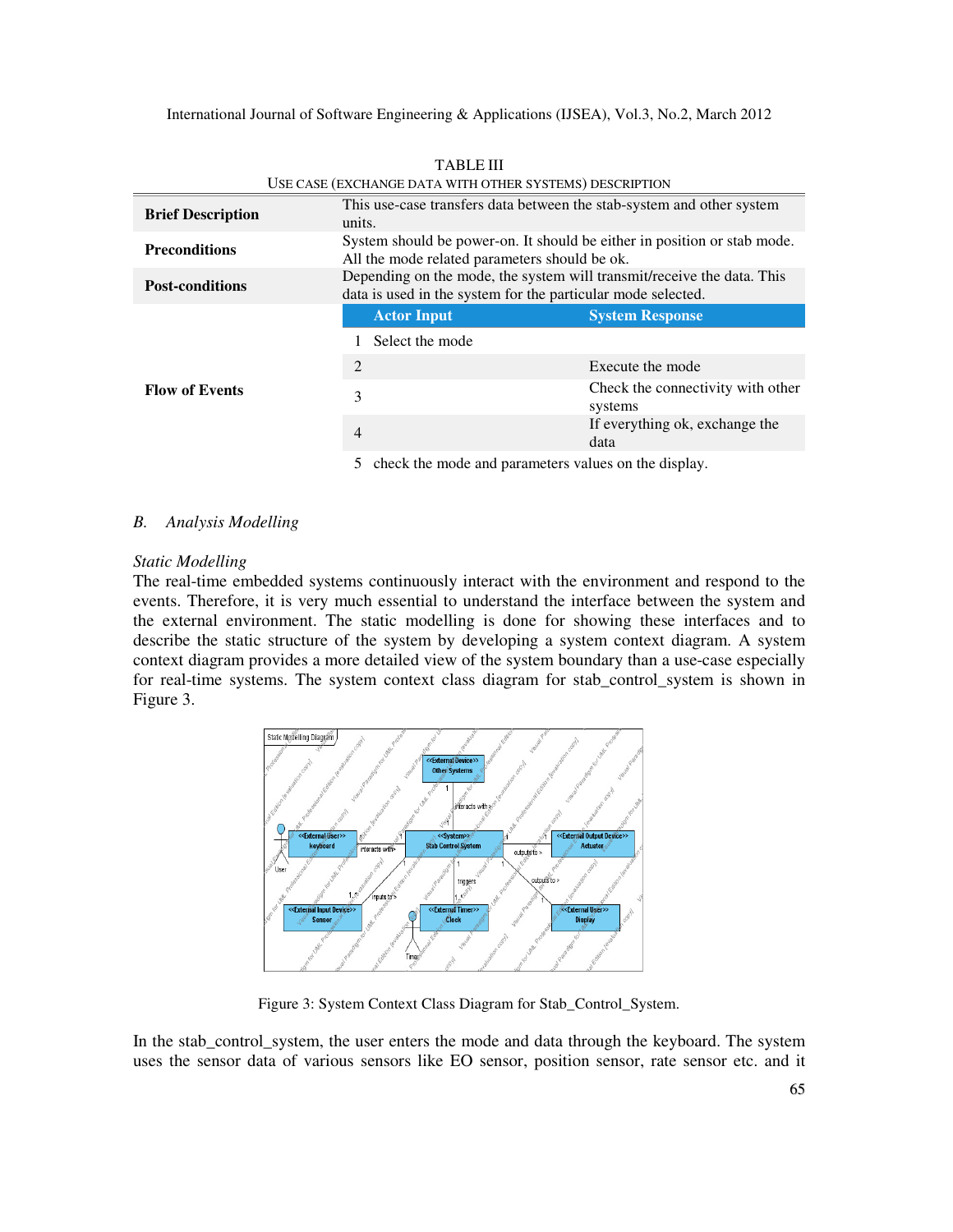controls the movement of the mechanical gimbal assembly depending upon the mode and respective data entered by the user. A timer actor is required which manages the timing requirements for the system. These timings are required for processing unit, generating sampling rate for implementing control algorithms, sampling EO sensor data, timings for updating display, reading of keyboard etc. The display unit is required to display the imagery data from EO sensor and the status related information of the system. The system interacts with other systems classes to transfer the interrelated data.

In the present context diagram, the system has been shown as a class with stereotype "System" and the external environment is depicted as external classes to which the system has to interface. The external classes are also categorised using stereotypes like "External User", 'External Device", "External Input Device", 'External Output Device", "External User" and "External Timer" etc.

The next step is to structure the Stab\_Control\_System into objects. The objective of the object structuring is to decompose the problem into objects within the system. The object structuring diagram for the system has been shown in Figure 4.



Figure 4: Object Structuring Diagram of the System.

As shown in the Figure 4, the following objects have been identified:

- Interface objects: Keyboard Interface, Sensor Interface, display Interface, Actuator Interface and Other system Interface. These are identified by the external classes that interface to the system.
- Entity objects: Measured Sensor Value, Final Control Value, Control Loop Co-efficients. These objects are required to store the information.
- Control objects: Mode Control, Timer Control. These objects are required for the overall coordination of the system.

 In addition to the above, "algorithm" objects are also identified which are responsible for the control algorithms to operate the system in various different modes.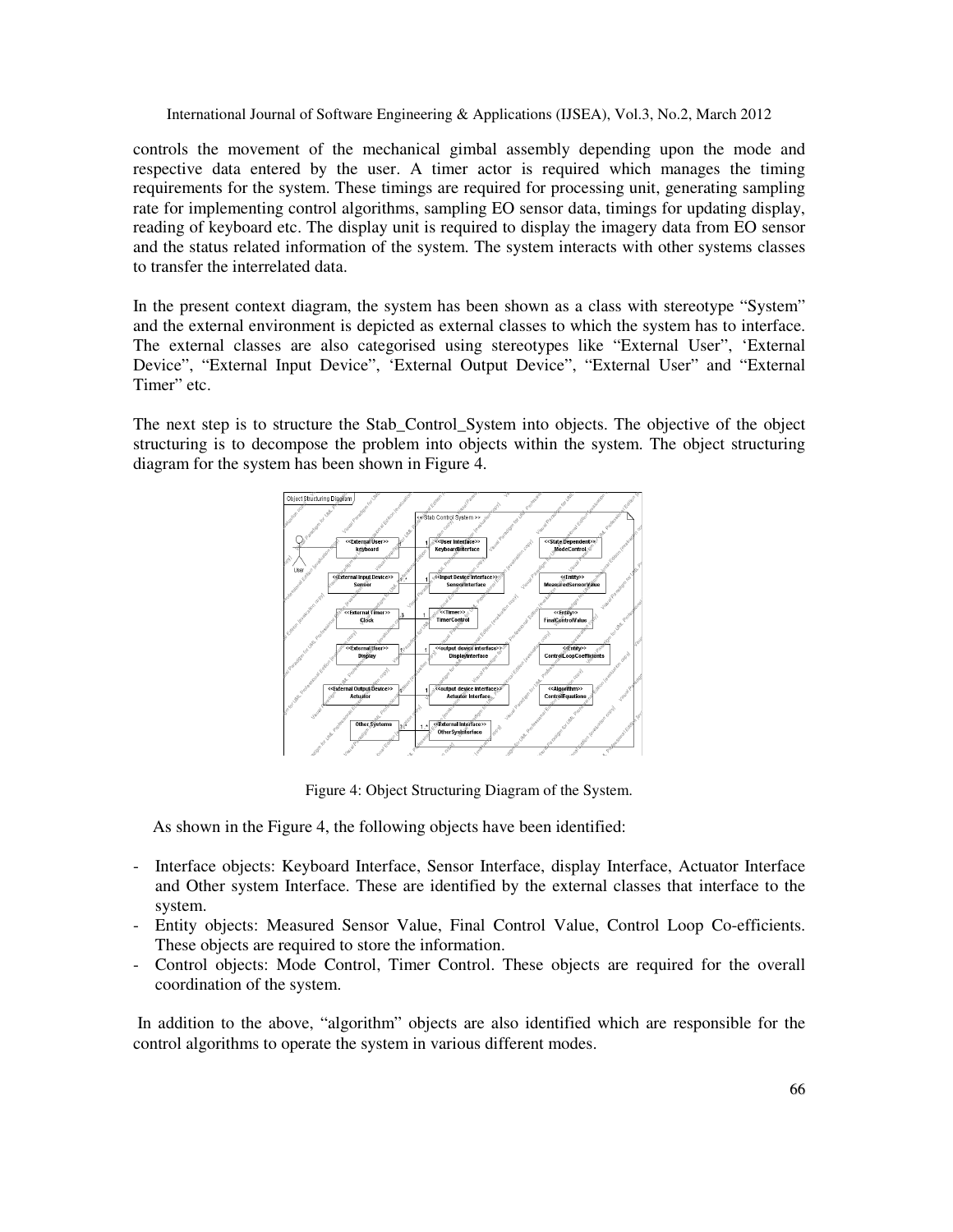These identified objects will be considered in the preparation for the dynamic modeling of the system.

#### *Dynamic Modelling*

The dynamic modelling is of significance importance in real-time systems design. This emphasises on the dynamic behaviour of the system. In the previous section, the use-cases were refined to show the interaction among the objects. To model the dynamic behaviour of the system, UML uses the sequence and collaboration diagrams. These two kind of dynamic diagrams fall in the category of Interaction diagrams. These diagrams are used to describe the flow of messages between the objects. Whereas, the sequence diagrams emphases on the order in which the messages or events are occurring, the collaboration diagrams focus on the relationships among the objects. Hence, the sequence diagrams are useful in describing the procedural flow through many objects and collaboration diagrams are useful for visualizing the way several objects collaborate to get a job done.

In addition to this, the state dependent objects can also be further explored using finite state machine diagrams.

In the present system modelling, the collaboration diagrams have been developed showing the sequence of events occurring in the system through the interactions among the objects. The same has been shown in Figure 5. The rectangles in this figure represent objects not classes. The arrows on the links represent messages. These are labelled with their name and sequence numbers.



Figure 5: Collaboration diagram.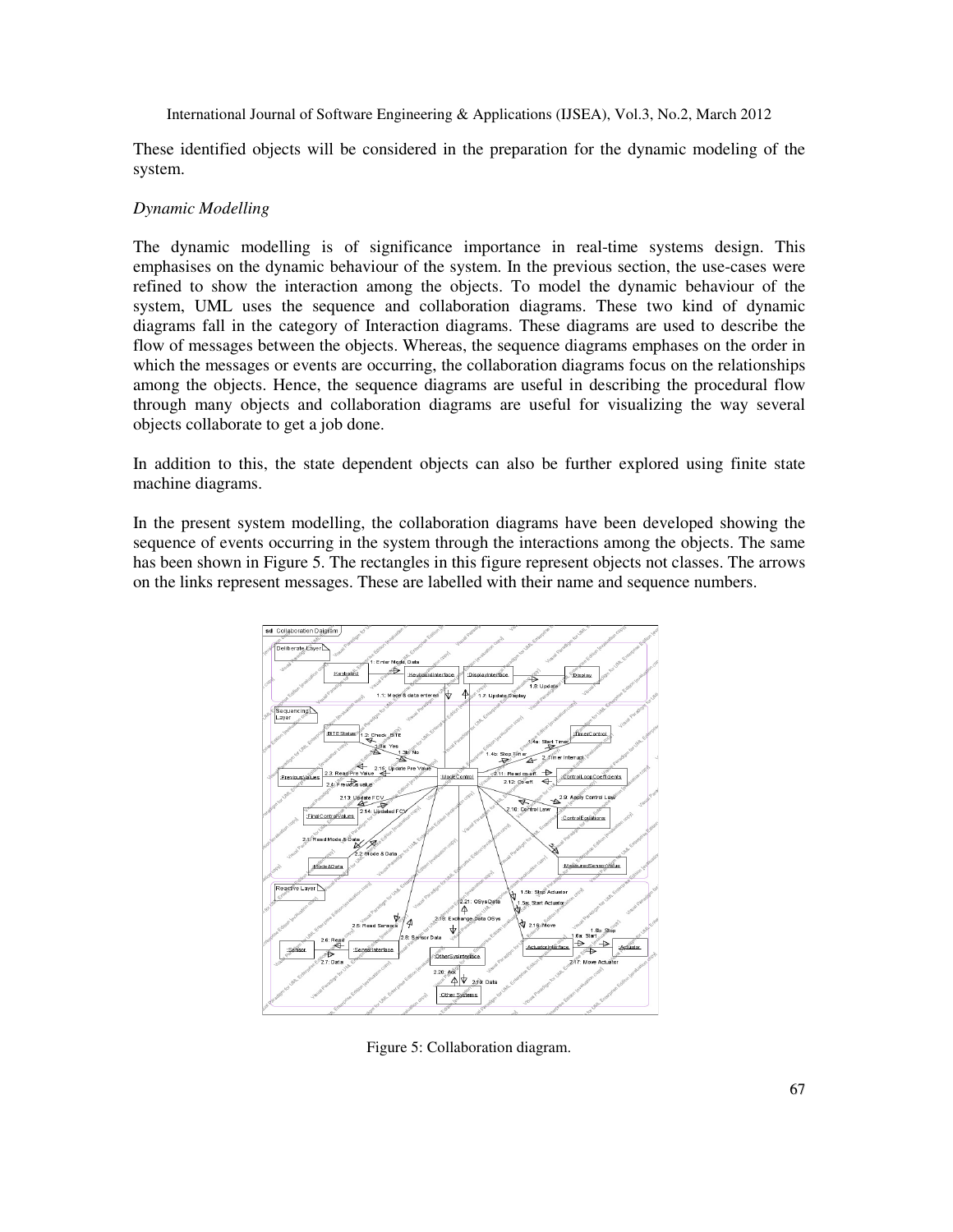In the actual system design, the modular approach has been adopted where different sub-units have been integrated based on their functionality. Here, the same has been shown as different layers. The three layers has been chosen are: deliberate, sequencing and reactive layers. The functionality of these layers has been divided as follows:

- Deliberate Layer: Interface with user and execute a planning process.
- Sequencing Layer: Controlling the part that executes the process by managing the components in reactive layer and extracting information from the sensors.
- Reactive Layer: Controls the real-time command and hardware related modules like sensors, actuators and other systems.

In the collaboration diagram, two sequences have been shown. The sequence no. 1  $\&$  2 are further elaborated in the following paragraph.

The sequence no. 1 mainly represents the initialization of the system. The mode and data related to the same are entered by the user through keyboard interface. These are saved in the memory. Health of the system is monitored. If everything ok (i.e. 'Yes'), the system starts the timer for proving interrupts to execute the control laws. The actuators are also switched on. The required information is sent to display for updating the user about status of the system. In case, the BITE check status is not ok (i.e. 'No'), the timer for control algorithms and the actuators are switched off.

The actions of sequence no. 2 start with the timer interrupt. It is important to mention here that the timer used for the control law implementation is periodic as the performance of control law depends upon the sampling rate when implemented in digital domain. When this interrupt occurs, the system first reads the mode set by the user and the respective data. In feedback control loops, the present output depends not only on the present inputs but also on the previous inputs and outputs. Hence, the next step is to read the previously stored values. Depending on the selection of mode, the particular servo sensor value is read. The control law is implemented using these inputs and the corresponding co-efficient values. The output of the control law is the final control value (FCV) which is used to drive the actuators. The previous values are updated before the occurrence of second timer interrupt. The required data is exchanged with the other systems.

The present system Stab\_Control\_System is having a state dependent object i.e. Mode Control. Therefore, there is need to develop a state chart that will be executed by Mode Control object. The state dependent dynamic analysis addresses the interaction among objects that participate in the state dependent use cases. As per [5], the state chart must match with the collaboration diagram and specifically it is required to take into account the messages that are received and sent by the control object, which executes the state chart. Hence, the events shown on the state chart diagram must be consistent with the input events of Mode Control object. Similarly, the output events must be consistent with each other. Same consideration has been taken while deriving the state chart shown in Figure 6.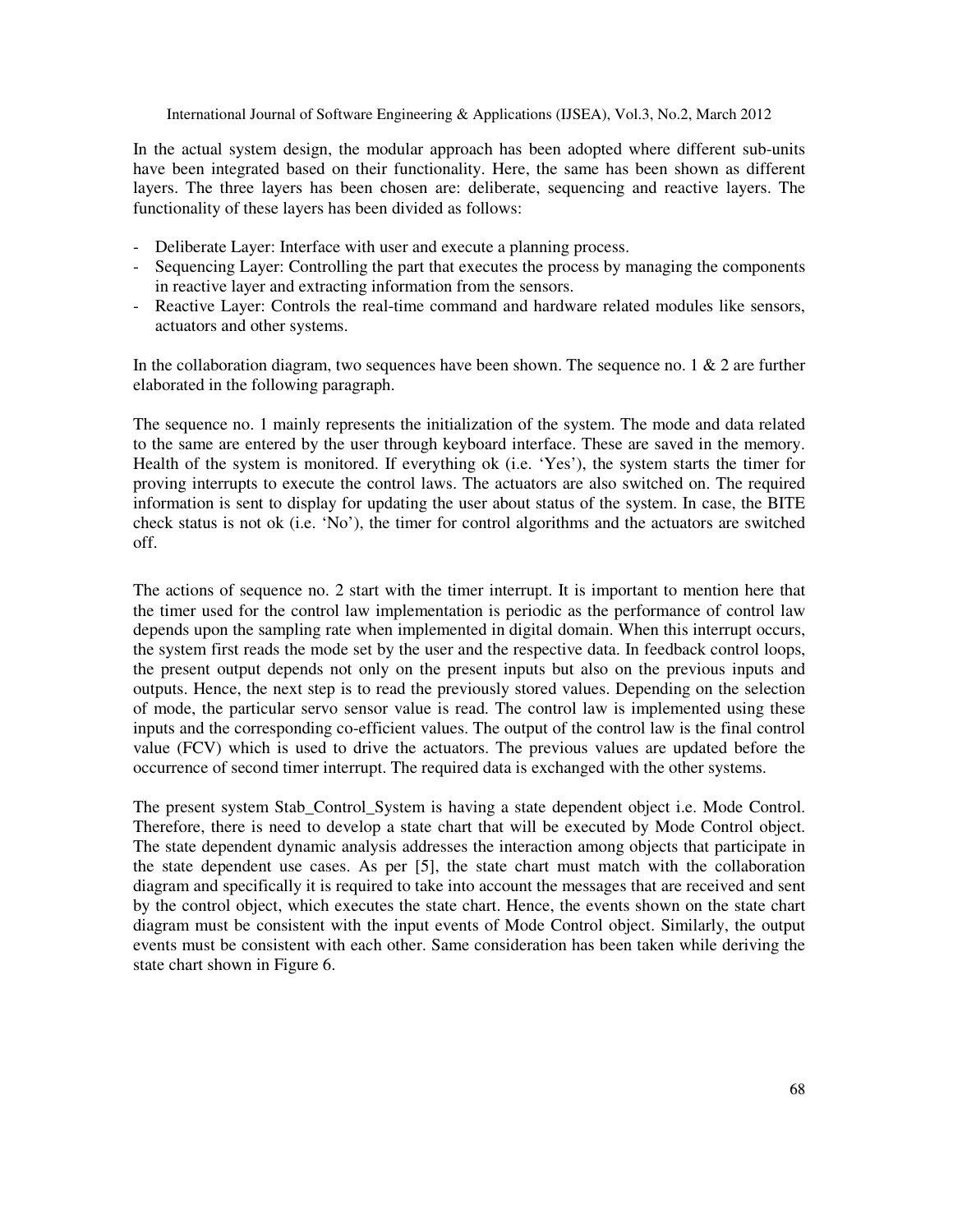

Figure 6: State diagram.

Normally like any embedded system's infinite loop, the system is shown in idle mode and on occurrence of either input by the user or the interrupt generated by the timer triggers the next cycle of operations of the system. In the same way, the outputs of the system i.e. controlling of actuators, display and other system also is consistent with the collaboration diagram.

### **5. CONCLUSION**

This paper has presented the requirements and analysis modelling of a control system using object oriented concept using UML/COMET method. Through these implementations, it has been found that the UML standard is very useful in requirements capturing, decomposing the system into objects and defining their relationships. The control system application models have been developed using three UML modeling mechanisms: use case modeling, object modeling, and dynamic modeling respectively. Through requirements modeling and analysis modeling, the usability of the Use Case, Class/object, Collaboration and State-Chart diagrams has been exploited. The models presented in this work are obtained after lot of iteration going forward and backward between static and dynamic models. The models have been developed irrespective of the target platforms on which finally they will be executed, hence, enabling their reuse over different operating platforms. The approach used in this work shows the possible adoption of UML in the embedded system design .